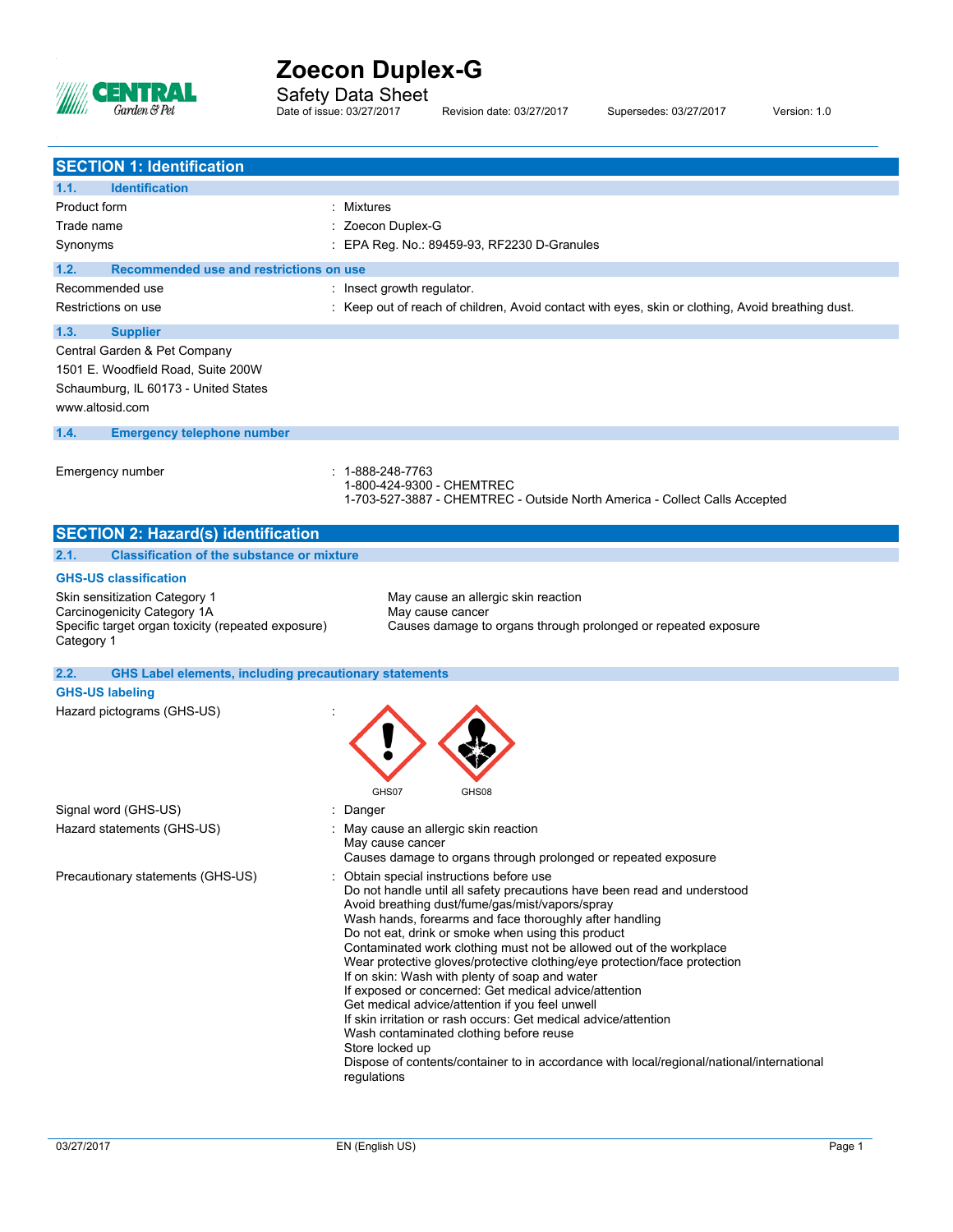Safety Data Sheet

| 2.3.           | Other hazards which do not result in classification |                                                                                                                                                                                                                                                                                                                                                                                                                                                                                                                                                                                                                                                                                                                                                                |
|----------------|-----------------------------------------------------|----------------------------------------------------------------------------------------------------------------------------------------------------------------------------------------------------------------------------------------------------------------------------------------------------------------------------------------------------------------------------------------------------------------------------------------------------------------------------------------------------------------------------------------------------------------------------------------------------------------------------------------------------------------------------------------------------------------------------------------------------------------|
| classification | Other hazards not contributing to the               | : The finished product is not considered carcinogenic because of the product's physical form.<br>The Hazard Statement "May Cause Cancer" is presented because a component of this product<br>contains naturally occurring crystalline silica (quartz) which is classified as carcinogenic to<br>humans if inhaled. Respiratory exposure to silica dust from the finished product is not expected<br>to occur under normal conditions of use due to the manner in which the constituents are bound.<br>The crystalline silica in the finished product is unlikely to pose personal exposure via inhalation<br>in light of studies conducted that indicate there is minimal liberation of particulates from the<br>product during extreme handling or transport. |
| 2.4.           | Unknown acute toxicity (GHS US)                     |                                                                                                                                                                                                                                                                                                                                                                                                                                                                                                                                                                                                                                                                                                                                                                |
| Not applicable |                                                     |                                                                                                                                                                                                                                                                                                                                                                                                                                                                                                                                                                                                                                                                                                                                                                |

## **SECTION 3: Composition/Information on ingredients**

## **3.1. Substances**

Not applicable

**3.2. Mixtures**

| <b>Name</b>                             | <b>Product identifier</b> | $\%$       |
|-----------------------------------------|---------------------------|------------|
| Bacillus thuringiensis                  | (CAS No) 68038-71-1       | 5.35       |
| (s)-Methoprene                          | (CAS No) 65733-16-6       | 1.6        |
| Silica, crystalline - quartz            | (CAS No) 14808-60-7       | $50 - 64$  |
| Perlite                                 | (CAS No) 93763-70-3       | 15.95      |
| Titanium dioxide                        | (CAS No) 13463-67-7       | 0.45       |
| Alumina                                 | (CAS No) 1344-28-1        | $0 - 12.2$ |
| Iron oxide                              | (CAS No) 1309-37-1        | $0 - 1.3$  |
| Silica, amorphous, precipitated and gel | (CAS No) 112926-00-8      | 2.38       |
| Other ingredients                       | (CAS No) N/A              | Balance    |

| <b>SECTION 4: First-aid measures</b>                                    |                                                                                                                                                                                                                                                                            |
|-------------------------------------------------------------------------|----------------------------------------------------------------------------------------------------------------------------------------------------------------------------------------------------------------------------------------------------------------------------|
| <b>Description of first aid measures</b><br>4.1.                        |                                                                                                                                                                                                                                                                            |
| First-aid measures after inhalation                                     | : IF INHALED: Remove person to fresh air and keep comfortable for breathing. Call a POISON<br>CENTER or doctor/physician if you feel unwell.                                                                                                                               |
| First-aid measures after skin contact                                   | : IF ON SKIN: Wash with plenty of soap and water. Wash skin with plenty of water. Take off<br>contaminated clothing. If skin irritation or rash occurs: Get medical advice/attention.                                                                                      |
| First-aid measures after eye contact                                    | : IF IN EYES: Rinse cautiously with water for several minutes. Remove contact lenses, if present<br>and easy to do. Continue rinsing. Remove contact lenses, if present and easy to do. Continue<br>rinsing. If eye irritation persists: Get medical advice and attention. |
| First-aid measures after ingestion                                      | $\pm$ IF SWALLOWED: Call a POISON CENTER or doctor/physician if you feel unwell. Call a poison<br>center or a doctor if you feel unwell. Rinse mouth. Do NOT induce vomiting unless directed to<br>do so by medical personnel.                                             |
| 4.2.<br>Most important symptoms and effects (acute and delayed)         |                                                                                                                                                                                                                                                                            |
| Symptoms/injuries after skin contact                                    | May cause an allergic skin reaction in individuals with a sensitivity to the bacteria mixutre which<br>includes the bacillius ssp. strain of bacteria.                                                                                                                     |
| 4.3.<br>Immediate medical attention and special treatment, if necessary |                                                                                                                                                                                                                                                                            |
| Treat symptomatically.                                                  |                                                                                                                                                                                                                                                                            |
| <b>SECTION 5: Fire-fighting measures</b>                                |                                                                                                                                                                                                                                                                            |

|            | SECTION 5: Fire-righting measures                              |                                                                                                                                             |
|------------|----------------------------------------------------------------|---------------------------------------------------------------------------------------------------------------------------------------------|
| 5.1.       | Suitable (and unsuitable) extinguishing media                  |                                                                                                                                             |
|            | Suitable extinguishing media                                   | : Water spray. Dry powder. Foam.                                                                                                            |
|            | Unsuitable extinguishing media                                 | : Avoid heavy hose streams.                                                                                                                 |
| 5.2.       | Specific hazards arising from the chemical                     |                                                                                                                                             |
| Reactivity |                                                                | : The product is non-reactive under normal conditions of use, storage and transport.                                                        |
| 5.3.       | Special protective equipment and precautions for fire-fighters |                                                                                                                                             |
|            | Protection during firefighting                                 | : Do not attempt to take action without suitable protective equipment. Self-contained breathing<br>apparatus. Complete protective clothing. |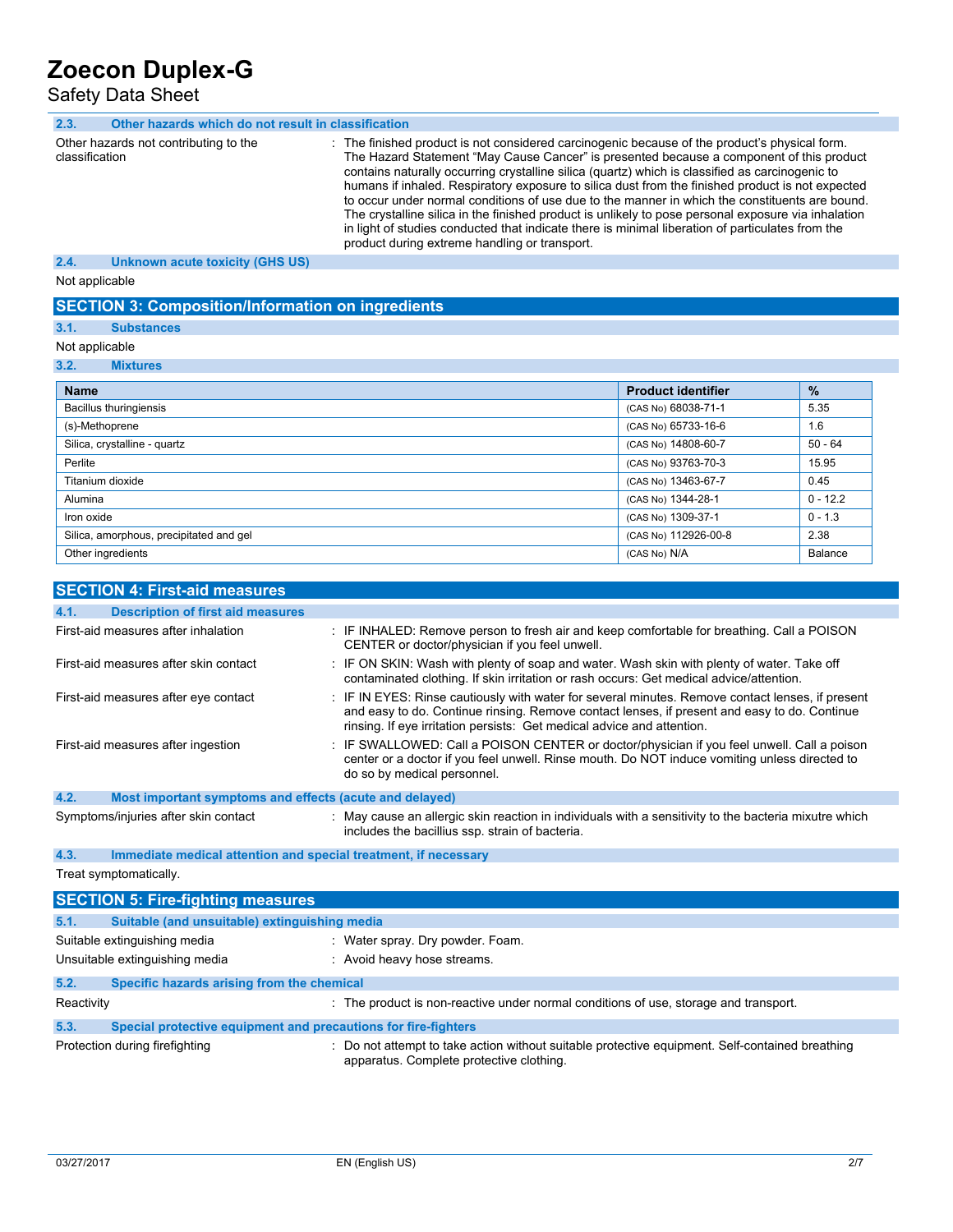Safety Data Sheet

|                      | <b>SECTION 6: Accidental release measures</b>                       |                                                                                                                                                                                                                                                                                                                                                                                                                                                                                     |  |  |
|----------------------|---------------------------------------------------------------------|-------------------------------------------------------------------------------------------------------------------------------------------------------------------------------------------------------------------------------------------------------------------------------------------------------------------------------------------------------------------------------------------------------------------------------------------------------------------------------------|--|--|
| 6.1.                 | Personal precautions, protective equipment and emergency procedures |                                                                                                                                                                                                                                                                                                                                                                                                                                                                                     |  |  |
| 6.1.1.               | For non-emergency personnel                                         |                                                                                                                                                                                                                                                                                                                                                                                                                                                                                     |  |  |
| Emergency procedures |                                                                     | Only qualified personnel equipped with suitable protective equipment may intervene. Do not<br>breathe dust/fume/gas/mist/vapors/spray.                                                                                                                                                                                                                                                                                                                                              |  |  |
| 6.1.2.               | For emergency responders                                            |                                                                                                                                                                                                                                                                                                                                                                                                                                                                                     |  |  |
|                      | Protective equipment                                                | : Do not attempt to take action without suitable protective equipment. For further information<br>refer to section 8: "Exposure controls/personal protection".                                                                                                                                                                                                                                                                                                                      |  |  |
| 6.2.                 | <b>Environmental precautions</b>                                    |                                                                                                                                                                                                                                                                                                                                                                                                                                                                                     |  |  |
|                      | Avoid release to the environment.                                   |                                                                                                                                                                                                                                                                                                                                                                                                                                                                                     |  |  |
| 6.3.                 | Methods and material for containment and cleaning up                |                                                                                                                                                                                                                                                                                                                                                                                                                                                                                     |  |  |
|                      | Methods for cleaning up                                             | : Sweep or scoop spills, dispose of any unusable material in approved landfill. Use appropriate<br>PPE.                                                                                                                                                                                                                                                                                                                                                                             |  |  |
|                      | <b>SECTION 7: Handling and storage</b>                              |                                                                                                                                                                                                                                                                                                                                                                                                                                                                                     |  |  |
| 7.1.                 | <b>Precautions for safe handling</b>                                |                                                                                                                                                                                                                                                                                                                                                                                                                                                                                     |  |  |
|                      | Precautions for safe handling                                       | : Ensure good ventilation of the work station. Wash hands and other exposed areas with mild<br>soap and water before eat, drink or smoke and when leaving work. Do not handle until all<br>safety precautions have been read and understood. Take all necessary technical measures to<br>avoid or minimize the release of the product on the workplace. Provide local exhaust or general<br>room ventilation. Wear personal protective equipment. Avoid contact with skin and eyes. |  |  |
|                      | Hygiene measures                                                    | Separate working clothes from town clothes. Launder separately. Contaminated work clothing<br>should not be allowed out of the workplace. Wash contaminated clothing before reuse. Do not<br>eat, drink or smoke when using this product. Always wash hands after handling the product.                                                                                                                                                                                             |  |  |
|                      |                                                                     | and a first of a company of the title to an                                                                                                                                                                                                                                                                                                                                                                                                                                         |  |  |

# **7.2. Conditions for safe storage, including any incompatibilities**

Storage conditions **Storage conditions** : Keep container tightly closed. Store locked up. Store in a well-ventilated place. Keep cool.

# **SECTION 8: Exposure controls/personal protection**

## **8.1. Control parameters**

| Silica, crystalline - quartz (14808-60-7) |                                      |                                                                                                      |  |  |  |
|-------------------------------------------|--------------------------------------|------------------------------------------------------------------------------------------------------|--|--|--|
| <b>ACGIH</b>                              | ACGIH TWA (mg/m <sup>3</sup> )       | 0.025 mg/m <sup>3</sup> (respirable particulate matter)                                              |  |  |  |
| <b>OSHA</b>                               | OSHA PEL (TWA) (mg/m <sup>3</sup> )  | 50 $\mu$ g/m <sup>3</sup>                                                                            |  |  |  |
| <b>IDLH</b>                               | US IDLH $(mq/m3)$                    | 50 mg/m <sup>3</sup> (respirable dust)                                                               |  |  |  |
| <b>NIOSH</b>                              | NIOSH REL (TWA) (mg/m <sup>3</sup> ) | $0.05$ mg/m <sup>3</sup> (respirable dust)                                                           |  |  |  |
| Perlite (93763-70-3)                      |                                      |                                                                                                      |  |  |  |
| <b>NIOSH</b>                              | NIOSH REL (TWA) (mg/m <sup>3</sup> ) | 10 mg/m <sup>3</sup> (total dust)<br>5 mg/m <sup>3</sup> (respirable dust)                           |  |  |  |
| Titanium dioxide (13463-67-7)             |                                      |                                                                                                      |  |  |  |
| <b>ACGIH</b>                              | ACGIH TWA (mg/m <sup>3</sup> )       | 10 mg/m <sup>3</sup>                                                                                 |  |  |  |
| <b>OSHA</b>                               | OSHA PEL (TWA) (mg/m <sup>3</sup> )  | 15 mg/m <sup>3</sup> (total dust)                                                                    |  |  |  |
| <b>IDLH</b>                               | US IDLH $(mq/m3)$                    | 5000 mg/m <sup>3</sup>                                                                               |  |  |  |
| Aluminum oxide (Al2O3) (1344-28-1)        |                                      |                                                                                                      |  |  |  |
| <b>OSHA</b>                               | OSHA PEL (TWA) (mg/m <sup>3</sup> )  | 15 mg/m <sup>3</sup> (total dust)<br>5 mg/m <sup>3</sup> (respirable fraction)                       |  |  |  |
| Iron oxide (1309-37-1)                    |                                      |                                                                                                      |  |  |  |
| <b>ACGIH</b>                              | ACGIH TWA (mg/m <sup>3</sup> )       | 5 mg/m <sup>3</sup> (respirable particulate matter)                                                  |  |  |  |
| <b>OSHA</b>                               | OSHA PEL (TWA) (mg/m <sup>3</sup> )  | 10 mg/m $3$ (fume)<br>15 mg/m <sup>3</sup> (total dust)<br>5 mg/m <sup>3</sup> (respirable fraction) |  |  |  |
| <b>IDLH</b>                               | US IDLH (mg/m <sup>3</sup> )         | 2500 mg/m <sup>3</sup> (dust and fume)                                                               |  |  |  |
| <b>NIOSH</b>                              | NIOSH REL (TWA) (mg/m <sup>3</sup> ) | 5 mg/m <sup>3</sup> (dust and fume)                                                                  |  |  |  |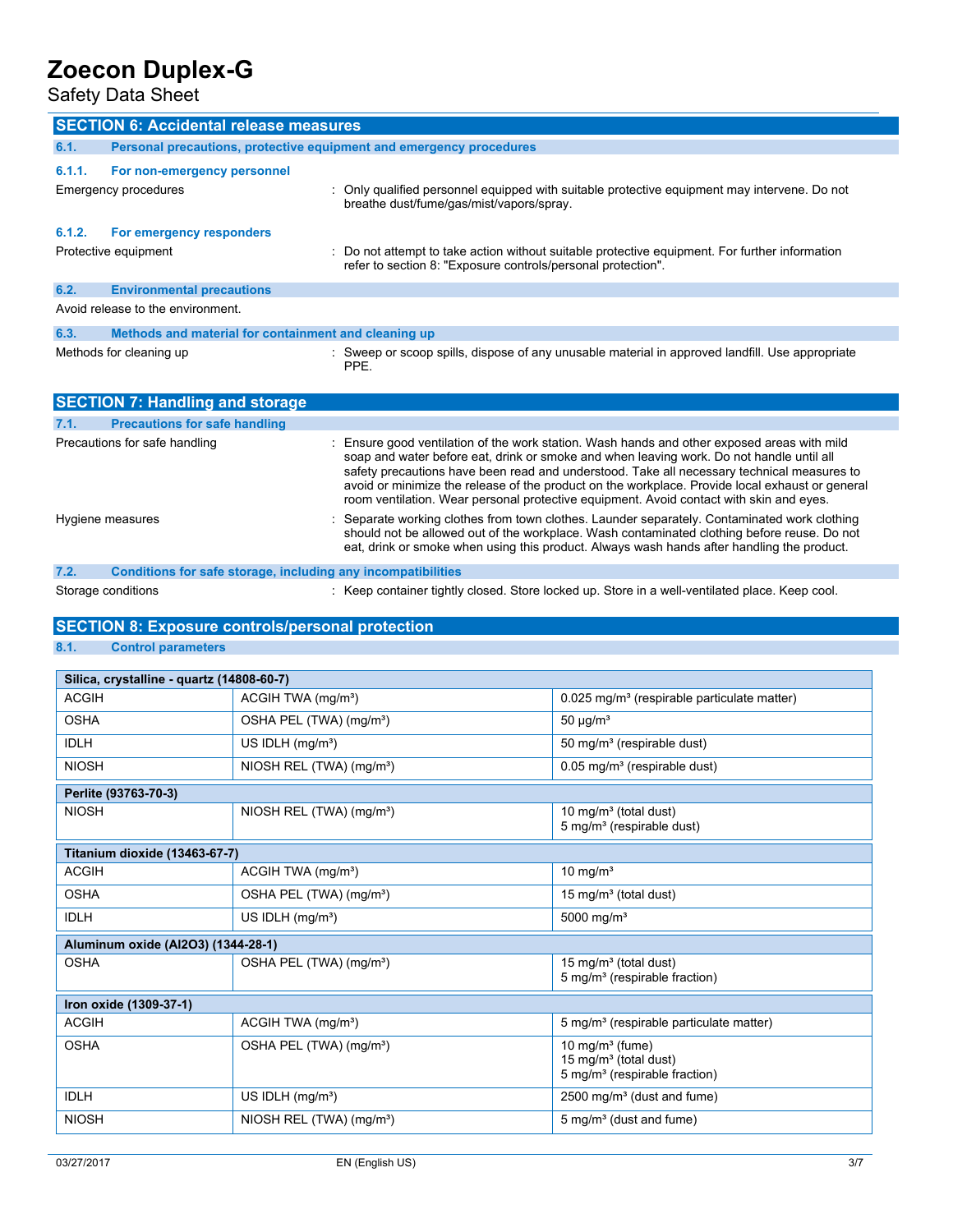Safety Data Sheet

| Silica, amorphous, precipitated and gel (112926-00-8) |      |                          |
|-------------------------------------------------------|------|--------------------------|
| <b>OSHA</b>                                           | ንSHA | ⊺able Z-3.<br>-        ~ |

| 8.2. | Appropriate engineering controls |                                                                                                                                                                 |
|------|----------------------------------|-----------------------------------------------------------------------------------------------------------------------------------------------------------------|
|      | Appropriate engineering controls | Adequate ventilation systems as needed to control concentrations of airborne contaminants<br>below applicable threshold limit values.                           |
|      | Environmental exposure controls  | : Controls should be engineered to prevent release to the environment, including procedures to<br>prevent spills, atmospheric release and release to waterways. |

### **8.3. Individual protection measures/Personal protective equipment**

#### **Hand protection:**

Protective gloves

#### **Eye protection:**

Safety glasses

#### **Skin and body protection:**

If prolonged exposure is anticipated, it is recommented for handlers to wear appropriate clothing to prevent skin contact.

#### **Respiratory protection:**

In case of inadequate ventilation wear respiratory protection



| <b>SECTION 9: Physical and chemical properties</b>            |                                 |     |
|---------------------------------------------------------------|---------------------------------|-----|
| Information on basic physical and chemical properties<br>9.1. |                                 |     |
| Physical state                                                | : Solid                         |     |
| Appearance                                                    | : Light beige to gray granules. |     |
| Color                                                         | Light beige to gray             |     |
| Odor                                                          | : No data available             |     |
| Odor threshold                                                | : No data available             |     |
| pH                                                            | : 5.33 1% in water              |     |
| Melting point                                                 | : No data available             |     |
| Freezing point                                                | Not applicable                  |     |
| Boiling point                                                 | : No data available             |     |
| Flash point                                                   | Not applicable                  |     |
| Relative evaporation rate (butyl acetate=1)                   | : No data available             |     |
| Flammability (solid, gas)                                     | Non flammable.                  |     |
| Vapor pressure                                                | : No data available             |     |
| Relative vapor density at 20 °C                               | : No data available             |     |
| Relative density                                              | : Not applicable                |     |
| <b>Bulk density</b>                                           | : $0.931$ g/cm <sup>3</sup>     |     |
| Solubility                                                    | Insoluble in water.             |     |
| Log Pow                                                       | : No data available             |     |
| Auto-ignition temperature                                     | : Not applicable                |     |
| Decomposition temperature                                     | : No data available             |     |
| Viscosity, kinematic                                          | Not applicable                  |     |
| Viscosity, dynamic                                            | : No data available             |     |
| <b>Explosion limits</b>                                       | Not applicable                  |     |
| <b>Explosive properties</b>                                   | : Not explosive                 |     |
| 03/27/2017                                                    | EN (English US)                 | 4/7 |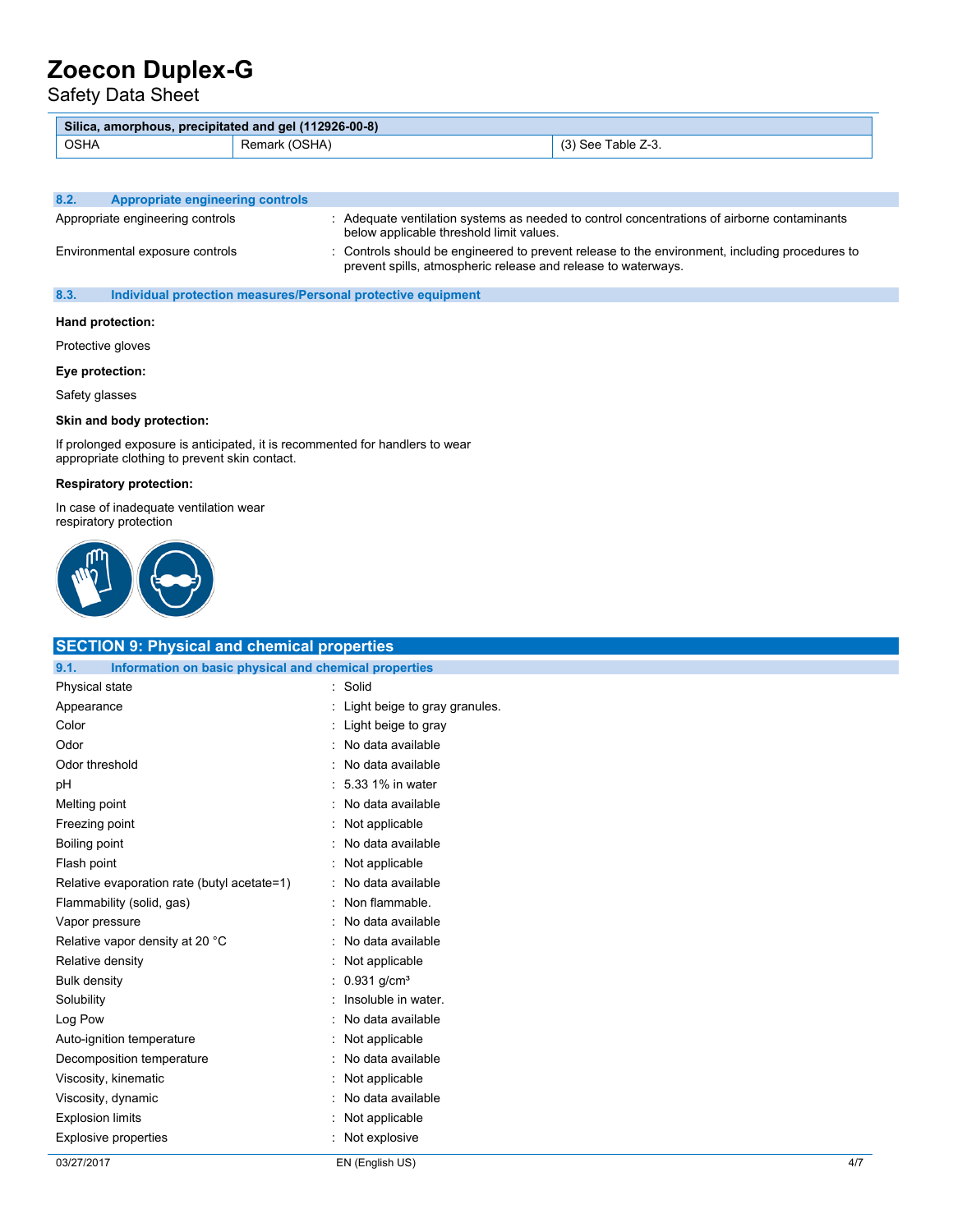Safety Data Sheet

| Oxidizing properties                                                                                                    |                                                                 | : Not applicable                                                                                      |  |  |
|-------------------------------------------------------------------------------------------------------------------------|-----------------------------------------------------------------|-------------------------------------------------------------------------------------------------------|--|--|
|                                                                                                                         |                                                                 |                                                                                                       |  |  |
| <b>Other information</b><br>9.2.                                                                                        |                                                                 |                                                                                                       |  |  |
| No additional information available                                                                                     |                                                                 |                                                                                                       |  |  |
| <b>SECTION 10: Stability and reactivity</b>                                                                             |                                                                 |                                                                                                       |  |  |
| 10.1.<br><b>Reactivity</b>                                                                                              |                                                                 |                                                                                                       |  |  |
| The product is non-reactive under normal conditions of use, storage and transport.                                      |                                                                 |                                                                                                       |  |  |
| 10.2.<br><b>Chemical stability</b>                                                                                      |                                                                 |                                                                                                       |  |  |
| Stable under normal conditions.                                                                                         |                                                                 |                                                                                                       |  |  |
| 10.3.<br><b>Possibility of hazardous reactions</b>                                                                      |                                                                 |                                                                                                       |  |  |
|                                                                                                                         |                                                                 | No dangerous reactions known under normal conditions of use. Hazardous polymerization will not occur. |  |  |
| 10.4.<br><b>Conditions to avoid</b>                                                                                     |                                                                 |                                                                                                       |  |  |
| No data available.                                                                                                      |                                                                 |                                                                                                       |  |  |
| 10.5.<br><b>Incompatible materials</b>                                                                                  |                                                                 |                                                                                                       |  |  |
| Strong acids. Strong oxidizing agents.                                                                                  |                                                                 |                                                                                                       |  |  |
|                                                                                                                         |                                                                 |                                                                                                       |  |  |
| 10.6.<br><b>Hazardous decomposition products</b>                                                                        |                                                                 |                                                                                                       |  |  |
|                                                                                                                         |                                                                 | Under normal conditions of storage and use, hazardous decomposition products should not be produced.  |  |  |
| <b>SECTION 11: Toxicological information</b>                                                                            |                                                                 |                                                                                                       |  |  |
| 11.1.<br>Information on toxicological effects                                                                           |                                                                 |                                                                                                       |  |  |
| <b>Zoecon Duplex-G</b>                                                                                                  |                                                                 |                                                                                                       |  |  |
| LD50 oral rat                                                                                                           |                                                                 | > 5000 mg/kg                                                                                          |  |  |
| LD50 dermal rat                                                                                                         |                                                                 | > 5000 mg/kg                                                                                          |  |  |
| рH                                                                                                                      |                                                                 | 5.33 1% in water                                                                                      |  |  |
|                                                                                                                         |                                                                 |                                                                                                       |  |  |
| Silica, crystalline - quartz (14808-60-7)                                                                               |                                                                 |                                                                                                       |  |  |
| Listed on IARC (International Agency for Research on Cancer), Listed as carcinogen on NTP (National Toxicology Program) |                                                                 | 1 - Carcinogenic to Humans                                                                            |  |  |
| IARC group<br>National Toxicity Program (NTP) Status                                                                    |                                                                 | Known Human Carcinogens                                                                               |  |  |
| In OSHA Hazard Communication Carcinogen list?                                                                           |                                                                 | Yes                                                                                                   |  |  |
| Titanium dioxide (13463-67-7)                                                                                           |                                                                 |                                                                                                       |  |  |
| IARC group                                                                                                              |                                                                 | 2B - Possibly Carcinogenic to Humans                                                                  |  |  |
| In OSHA Hazard Communication Carcinogen list?                                                                           |                                                                 | Yes                                                                                                   |  |  |
| Iron oxide (1309-37-1)                                                                                                  |                                                                 |                                                                                                       |  |  |
| IARC group                                                                                                              |                                                                 | 3 - Not Classifiable                                                                                  |  |  |
| Silica, amorphous, precipitated and gel (112926-00-8)                                                                   |                                                                 |                                                                                                       |  |  |
| IARC group                                                                                                              |                                                                 | 3 - Not Classifiable                                                                                  |  |  |
|                                                                                                                         |                                                                 |                                                                                                       |  |  |
| <b>GHS-US Properties</b>                                                                                                | <b>Classification</b>                                           |                                                                                                       |  |  |
| Acute toxicity                                                                                                          | Not classified                                                  |                                                                                                       |  |  |
| Skin corrosion/irritation                                                                                               | Not classified                                                  |                                                                                                       |  |  |
| Serious eye damage/irritation                                                                                           | Not classified                                                  |                                                                                                       |  |  |
| Respiratory or skin sensitization                                                                                       |                                                                 | May cause an allergic skin reaction.                                                                  |  |  |
| Germ cells mutagen                                                                                                      |                                                                 | Not classified                                                                                        |  |  |
| Carcinogenicity                                                                                                         | May cause cancer.                                               |                                                                                                       |  |  |
|                                                                                                                         | Reproductive toxicity<br>Not classified                         |                                                                                                       |  |  |
| (single exposure)                                                                                                       | Specific target organ toxicant<br>Not classified                |                                                                                                       |  |  |
| Specific target organ toxicant<br>(repeated exposure)                                                                   | Causes damage to organs through prolonged or repeated exposure. |                                                                                                       |  |  |
| Aspiration hazard                                                                                                       | Not classified                                                  |                                                                                                       |  |  |
| Dotantial hoalth offacto                                                                                                |                                                                 |                                                                                                       |  |  |

#### **Potential health effects Inhalation**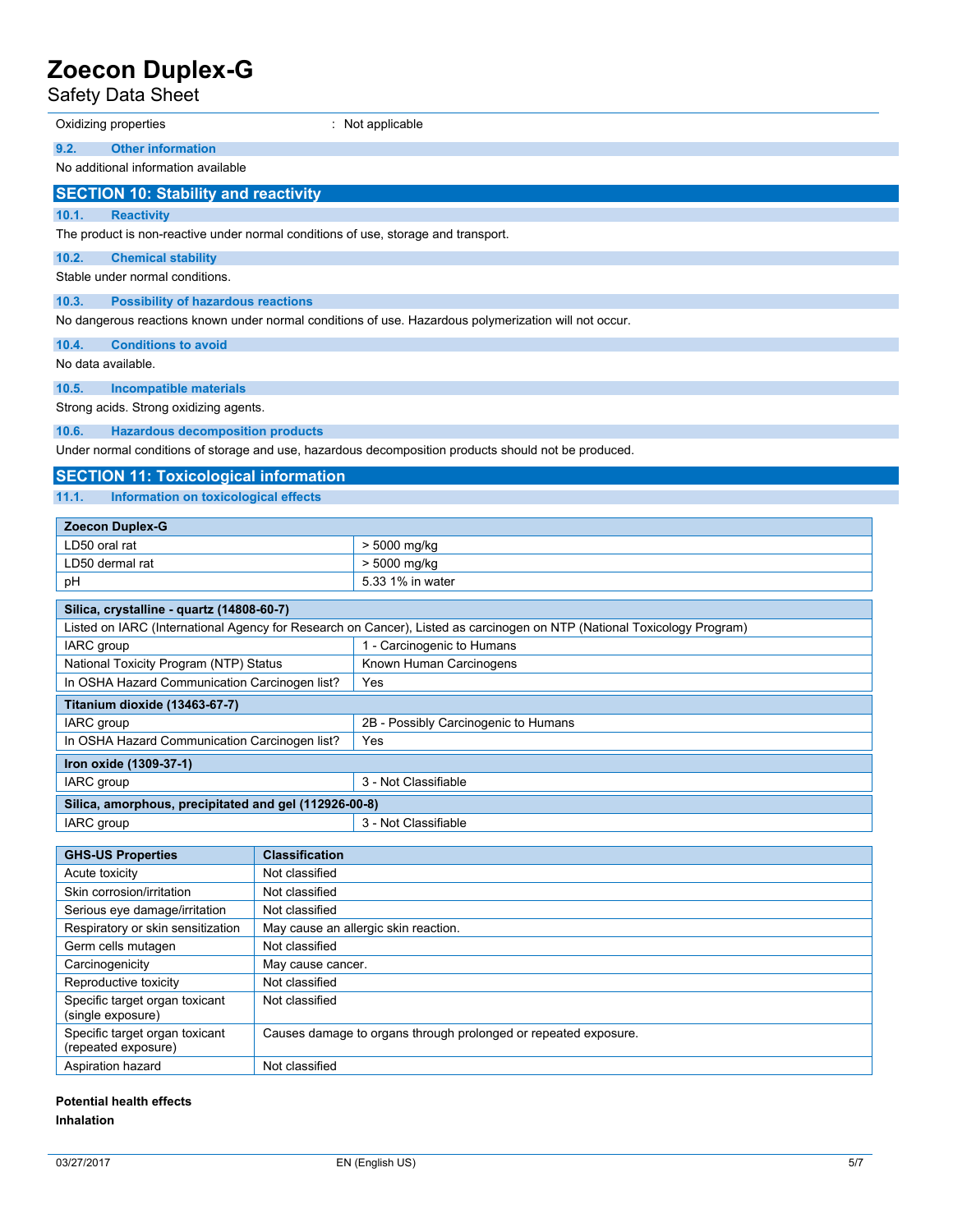# Safety Data Sheet

| Chronic                     | Exposure to respirable crystalline silica is not expected during normal use of this product. However, prolonged<br>overexposure to respirable crystalline silica may cause lung disease (silicosis).                                                                                                                                                                                                                                                              |
|-----------------------------|-------------------------------------------------------------------------------------------------------------------------------------------------------------------------------------------------------------------------------------------------------------------------------------------------------------------------------------------------------------------------------------------------------------------------------------------------------------------|
| Eye                         |                                                                                                                                                                                                                                                                                                                                                                                                                                                                   |
| Acute                       | May cause mild irritation.                                                                                                                                                                                                                                                                                                                                                                                                                                        |
| <b>Mutagenicity</b>         | $\therefore$ (s)-Methoprene has been tested and found negative for mutagenicity potential.                                                                                                                                                                                                                                                                                                                                                                        |
| Carcinogenicity             | : Crystalline silica (quartz) inhaled from occupational sources is classified as carcinogenic to humans. Titanium dioxide<br>is classified as a possible carcinogen Group 2B by IARC, Exposure to respirable crystalline silica dust or titanium<br>dioxide from the finished product is not expected to occur due to the manner in which the constituents are bound,<br>thus the finished product is not considered carcinogenic under conditions of normal use. |
| <b>Reproductive Effects</b> | (s)-Methoprene is not a reproductive toxin.                                                                                                                                                                                                                                                                                                                                                                                                                       |

| <b>SECTION 12: Ecological information</b> |  |
|-------------------------------------------|--|
| 12.1. Toxicity                            |  |

| (s)-Methoprene (65733-16-6)    |                                                |  |  |  |
|--------------------------------|------------------------------------------------|--|--|--|
| $LC50$ fish 1                  | 0.76 mg/l (Exposure time: 96h - Rainbow trout) |  |  |  |
| LC50 fish 2                    | > 0.37 mg/l (Exposure time: 96h - Blue gill)   |  |  |  |
| EC50 Daphnia 1                 | 0.36 mg/l (Exposure time: 48h - Daphnia magna) |  |  |  |
| EC50 other aguatic organisms 1 | 0.11 mg/l (Exposure time: 96h - Mysid shrimp)  |  |  |  |
| NOEC chronic fish              | 0.048 mg/l (Fathead minnow)                    |  |  |  |
| NOEC chronic crustacea         | 0.014 mg/l (Mysid shrimp)                      |  |  |  |

### **12.2. Persistence and degradability**

| (s)-Methoprene (65733-16-6)   |                                                                                                                                                                                                                                |  |
|-------------------------------|--------------------------------------------------------------------------------------------------------------------------------------------------------------------------------------------------------------------------------|--|
| Persistence and degradability | (s)-Methoprene degrades rapidly in sunlight, both in water and on inert surfaces. The pesticide<br>also is metabolized rapidly in soil and does not leach. Thus, it should not persist in soil or<br>contaminate ground water. |  |

### **12.3. Bioaccumulative potential**

| $AC$ $C$<br>$I = T$<br>(s)<br>- 10-01<br>,,,,, |               |  |
|------------------------------------------------|---------------|--|
| $\cdot$<br>og Kow<br>∟v,<br>$\sim$             | $\sim$<br>ხ.ა |  |

### **12.4. Mobility in soil**

| $(65733 - 16 - 6)$<br>$\epsilon$<br><b>Methoprene</b><br>$\left( 5\right)$ |                                               |  |
|----------------------------------------------------------------------------|-----------------------------------------------|--|
| Mobility<br>n soil                                                         | , hydrolvzed '<br>ı soil.<br>rapidly.<br>davs |  |

### **12.5. Other adverse effects**

No additional information available

## **SECTION 13: Disposal considerations 13.1. Disposal methods** Product/Packaging disposal recommendations : Dispose of content and/or container in accordance with local, regional, national, and/or international regulations. **SECTION 14: Transport information**

## **Department of Transportation (DOT)**

In accordance with DOT Not regulated

### **Transport by sea**

Not regulated